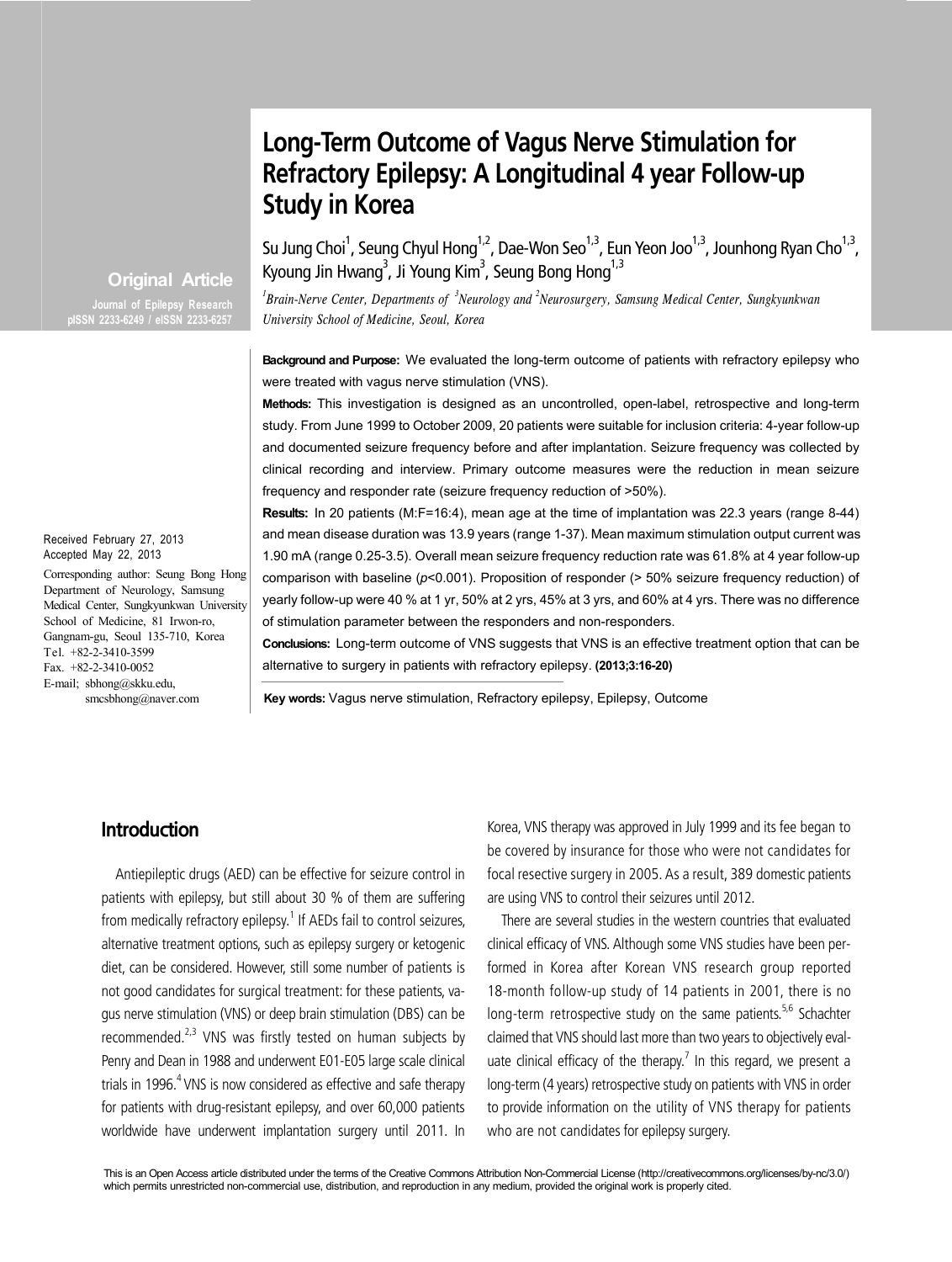## **Methods**

#### **Patients**

This is a retrospective study through medical record and interview on the epilepsy patients who have been implanted vagus nerve stimulator for more than 4 years. From July of 1999 to May of 2007, 22 patients underwent VNS implantation surgery in Samsung Medical Center and 20 of them were available for four-year follow-up. Two patients failed to collect seizure data. One patient was lost to follow-up, the other patient discontinued VNS treatment within 1 year after VNS implantation because of lack of efficacy and had anterior temporal lobectomy three years later after that. All of these patients went through careful presurgical evaluation such as simultaneous video-EEG monitoring and magnetic resonance imaging (MRI). All of them were drug-resistant, showing at least 1 unprovoked seizure per month even with more than two AEDs. Clinical profiles are summarized in Table 1.

Approval for this study was obtained from the institutional review board at Samsung Medical Center. We obtained written informed consent for participation in the trial from each patient or his/her legal representative.

#### **Vagus nerve stimulation**

We used pulse generators manufactured by Cyberonics (Houston, TX, USA), specifically NeuroCybernetic Prosthesis (NCP) 100 and 101 models, for VNS therapy. There was no difference of stimulation method between two models except battery life-time. The implantation procedure was performed under general anesthesia and required two incisions in left neck and chest. Bipolar helical lead was carefully placed around the left vagus nerve. The connectors of the lead were tunneled from neck to chest incision site under skin, and connected to the pulse generator. After checking impedance of electrodes and confirmation of fully functional generator circuitry, the implantation surgery was finished with suturing incision sites.

#### **VNS setting**

Stimulation was turned on 2-4 weeks after surgery when surgical wounds were healed and show no sign of infection. The generator is connected to a handheld computer by programming wand. The initial setting was output current 0.25 mA, frequency 30Hz, pulse width 500 μs, on-time 30 sec, off time 5 min as "standard stimulation protocol". During follow-up visit in the outpatient clinic, the output current was gradually increased with 0.25-0.5 mA per visit. There was individual difference on the rate of output current increments based on individual tolerance and the degree of seizure frequency reduction. In general, output currents were ramped up at every visit per a month or two: seventeen reached "optimal" current within a year, but the others increased output current even after a year. When a patient complained about adverse event related to stimulation, the pulse width was reduced to 250 μs or output current was temporarily reduced with/without shortened signal off time to 3 minutes. We tried rapid cycle protocol, which reduces off time period below 180 seconds, on a single patient but returned to the standard cycle as there was no significant difference in seizure control. All of patients continued to take AEDs without any further restrictions.

#### **Outcome measure**

The objective of this study is to evaluate the change in seizure frequency depending on the progressing time of implantation of VNS. Mean seizure frequency (per month) during three months prior to VNS implantation surgery was considered as 'baseline'. Seizure frequency data were collected through retrospectively reviewing medical records. Auras were not counted. To evaluate the efficacy of VNS, we have divided into four groups in terms of seizure frequency reduction: 1) seizure frequency reduction more than 75%, 2) between 50 and 75%, 3) between 25 and 50%, and 4) less than 25%, no change or worsening. We considered first and second groups, who show more than 50% seizure frequency reduction as responder group, while others as non-responder group.

All analyses were performed using SPSS software for windows (version 18.0, SPSS Inc, Chicago, IL, USA). The Wilcoxon signed rank test was performed for the statistical analysis of the changes in seizure frequency yearly follow-up visit in comparison with baseline. The Friedman test was performed to evaluate overall response with time.  $p$ <0.05 was considered to be statistically significant in all statistical tests used.

# **Results**

#### **Patients characteristics**

Out of 20 patients, 16 were male. Mean age at the onset of seizures was 8.4±9.9 years (range: 0-41) and mean duration of disease was 13.9±9.6 years (range: 1-37). Mean age at the implantation surgery was 22.3±9.6 years (range: 8-44). Seventeen patients were diagnosed as partial epilepsy (bilateral or multifocal), two as generalized epilepsy and one as Lennox-Gastaut syndrome. Past medical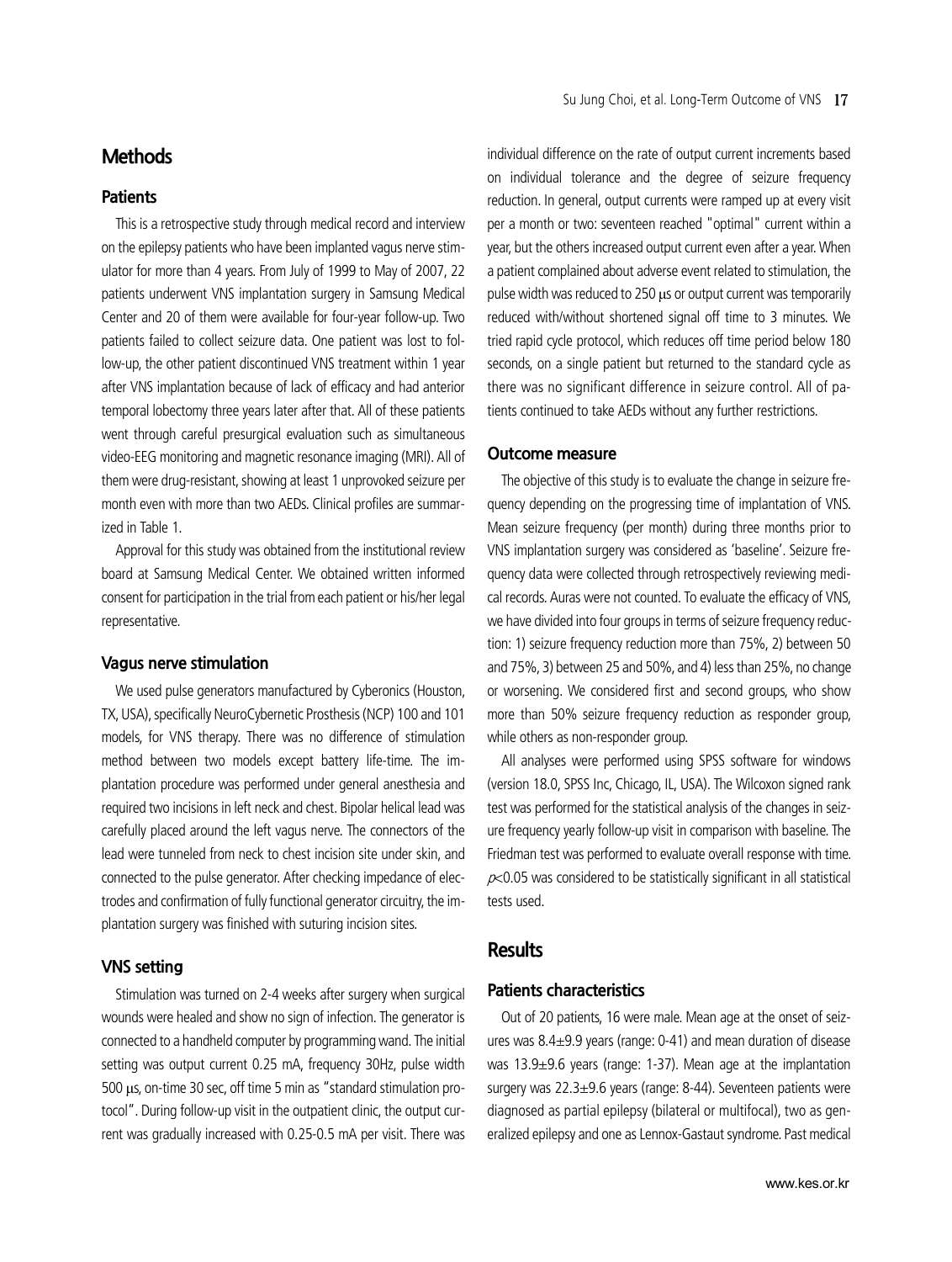history of these patients includes infection in the central nervous system (n=7), perinatal problem (n=4), tuberous sclerosis (n=2), febrile convulsion (n=1), and tumor (n=1). Sixty-five percent (n=13) of patients showed abnormalities in MRI scans: brain atrophy was found in seven patients, hippocampal sclerosis in two, tuberous sclerosis in two, benign tumor in one, and cortical dysplasia in one.

Before VNS implantation, the mean number of AEDs was  $4.3 \pm 1.4$ (range: 2-7). This number was slightly increased to  $5.0\pm1.85$  at 4 years after VNS implantation (range: 1-8) although it was not statistically significant. The number of AEDs decreased in one patient, increased in thirteen and remained constantly in six. Only one patient had VNS implantation 9 years after anterior temporal lobectomy with tumor resection (Table 1).

#### **Overall seizure frequency**

Mean seizure frequency (excluding aura) before surgery was 40.9±71.0 times/month. After one year of VNS insertion, the number reduced to 19.0±27.9 times/month. Although the degree of reduction decreased as time progressed, but it showed clear trend of decrease in seizure frequency over time. Most importantly, change in seizure frequency was statistically significant (Table 2).

#### **Predictors of seizure frequency reduction**

Fig. 1 illustrates the progress of seizure frequency reduction when patients were divided into four groups according to the degree of reduction. The responder group, who showed more than 50% of seizure frequency reduction, increased from 8 (40%) at the first year to 12 (60%) at the fourth year. In the responder group, baseline seizure frequency was lower than that of non-responders, but the difference was not significant. When we divided responder and non-responder groups according to the criteria of 50% seizure frequency reduction, no clinical factors such as seizure frequency before surgery, seizure onset age and duration of epilepsy, predicted seizure outcome.

| <b>No</b> | Age<br>(yr)                                                                                                                                       | Sex | <b>SZ</b><br>onset<br>(yr) | disease<br>duration<br>(yr) | <b>MRI</b> | History     | Epilepsy         | sz type   | Sz freg<br>before VNS<br>(/mon) | Sz freq 4yr<br>after VNS<br>(/mon) | <b>AEDs</b><br>before<br><b>VNS</b> | <b>AEDs</b><br>after<br><b>VNS</b> | Prev<br>op |
|-----------|---------------------------------------------------------------------------------------------------------------------------------------------------|-----|----------------------------|-----------------------------|------------|-------------|------------------|-----------|---------------------------------|------------------------------------|-------------------------------------|------------------------------------|------------|
|           | 8                                                                                                                                                 | M   | 4                          | 4                           | <b>TS</b>  |             | R frontal        | CPS       | 30                              | 30                                 | 4                                   | 4                                  | <b>No</b>  |
| 2         | 12                                                                                                                                                | M   | 2                          | 10                          | <b>TS</b>  |             | multifocal       | CPS       | 40                              | 5                                  | 2                                   | 3                                  | <b>No</b>  |
| 3         | 14                                                                                                                                                | M   | 2                          | 12                          | atrophy    |             | multifocal       | CPS, 2GTC | 6                               | 3                                  | $\overline{2}$                      | 4                                  | <b>No</b>  |
| 4         | 14                                                                                                                                                | M   | 6                          | 8                           | <b>HS</b>  | <b>CNSI</b> | B FT             | CPS, 2GTC | 4                               |                                    | 4                                   | 7                                  | <b>No</b>  |
| 5         | 14                                                                                                                                                | M   | 7                          | 7                           | normal     |             | <b>B</b> frontal | CPS, 2GTC | 2                               | 0                                  | 4                                   | 5                                  | <b>No</b>  |
| 6         | 14                                                                                                                                                | M   | 10                         | 4                           | normal     | <b>CNSI</b> | B FT             | SPS       | 10                              | 3.5                                | 6                                   | 7                                  | <b>No</b>  |
| 7         | 15                                                                                                                                                | F   | 4                          | 11                          | atrophy    | <b>CNSI</b> | multifocal       | CPS, 2GTC | 60                              | 20                                 | 4                                   | 6                                  | <b>No</b>  |
| 8         | 16                                                                                                                                                | M   | 1                          | 15                          | Atrophy    | Perinatal   | <b>GE</b>        | tonic     | 100                             | 60                                 | 5                                   | 6                                  | <b>No</b>  |
| 9         | 18                                                                                                                                                | M   | 2                          | 16                          | normal     |             | LGS              | ab, GTC   | 19                              | 25                                 | 5                                   | 8                                  | <b>No</b>  |
| 10        | 21                                                                                                                                                | M   | 7                          | 14                          | atrophy    | Perinatal   | L temporal       | CPS, 2GTC | 4.5                             | 0.6                                | 5                                   | 4                                  | <b>No</b>  |
| 11        | 22                                                                                                                                                | M   | 1                          | 21                          | normal     | FC          | B FT             | CPS, 2GTC | 10                              | 4                                  | 3                                   | 3                                  | <b>No</b>  |
| 12        | 23                                                                                                                                                | M   | 22                         | $\mathbf{1}$                | normal     | <b>CNSI</b> | B FT             | CPS, 2GTC | 3                               | 0                                  | 2                                   |                                    | <b>No</b>  |
| 13        | 24                                                                                                                                                | F   | 17                         | 7                           | normal     | <b>CNSI</b> | B temporal       | CPS       | 1                               | 0                                  | 4                                   | 6                                  | <b>No</b>  |
| 14        | 26                                                                                                                                                | M   | 0                          | 26                          | CD         |             | L parietal       | SPS, CPS  | 90                              | 2                                  | 3                                   | 3                                  | <b>No</b>  |
| 15        | 27                                                                                                                                                | M   | 12                         | 15                          | Tumor      |             | R temporal       | CPS, 2GTC | 2                               | 0.7                                | 7                                   | 7                                  | Yes        |
| 16        | 31                                                                                                                                                | M   | 8                          | 23                          | atrophy    | Perinatal   | L TP             | SPS       | 120                             | 60                                 | 6                                   | 4                                  | <b>No</b>  |
| 17        | 31                                                                                                                                                | F   | 18                         | 13                          | <b>HS</b>  | <b>CNSI</b> | B temporal       | CPS       | 3.8                             | 1.3                                | 6                                   | 7                                  | <b>No</b>  |
| 18        | 35                                                                                                                                                | M   | 4                          | 31                          | Atrophy    |             | <b>B</b> frontal | CPS, 2GTC | 3                               |                                    | 5                                   | 7                                  | <b>No</b>  |
| 19        | 37                                                                                                                                                | F   | 0                          | 37                          | normal     | Perinatal   | <b>GE</b>        | tonic     | 300                             | 0                                  | 4                                   | 4                                  | <b>No</b>  |
| 20        | 44                                                                                                                                                | M   | 41                         | 3                           | atrophy    | <b>CNSI</b> | B temporal       | CPS       | 9.8                             | 5                                  | 5                                   | 5                                  | No         |
|           | ez enizura: frontana troquanar HS hinnocampal eclaracie: CD cortical dyenlasia: TS tuborous eclaracie: CNSL contral nanvous system infaction such |     |                            |                             |            |             |                  |           |                                 |                                    |                                     |                                    |            |

**Table 1.** Clinical characteristics of the patients

sz, seizure; freq, frequency; HS, hippocampal sclerosis; CD, cortical dysplasia; TS, tuberous sclerosis; CNSI, central nervous system infection such as encephalitis; Peinatal, perinatal insults; FC, febrile convulsion; R, right; L, left; B, bilateral; FT, frontotemporal; TP, temporoparietal; GE, generalized epilepsy; LGS, Lennox‐Gastaut syndrome; ab, absence; SPS, simple partial seizure; CPS, complex partial seizure; 2GTC, secondarilly generalized tonic‐clonic seizure; Number of antiepileptic drugs, Prev. op: epileptic surgery history before VNS implantation. \*at VNS implantation.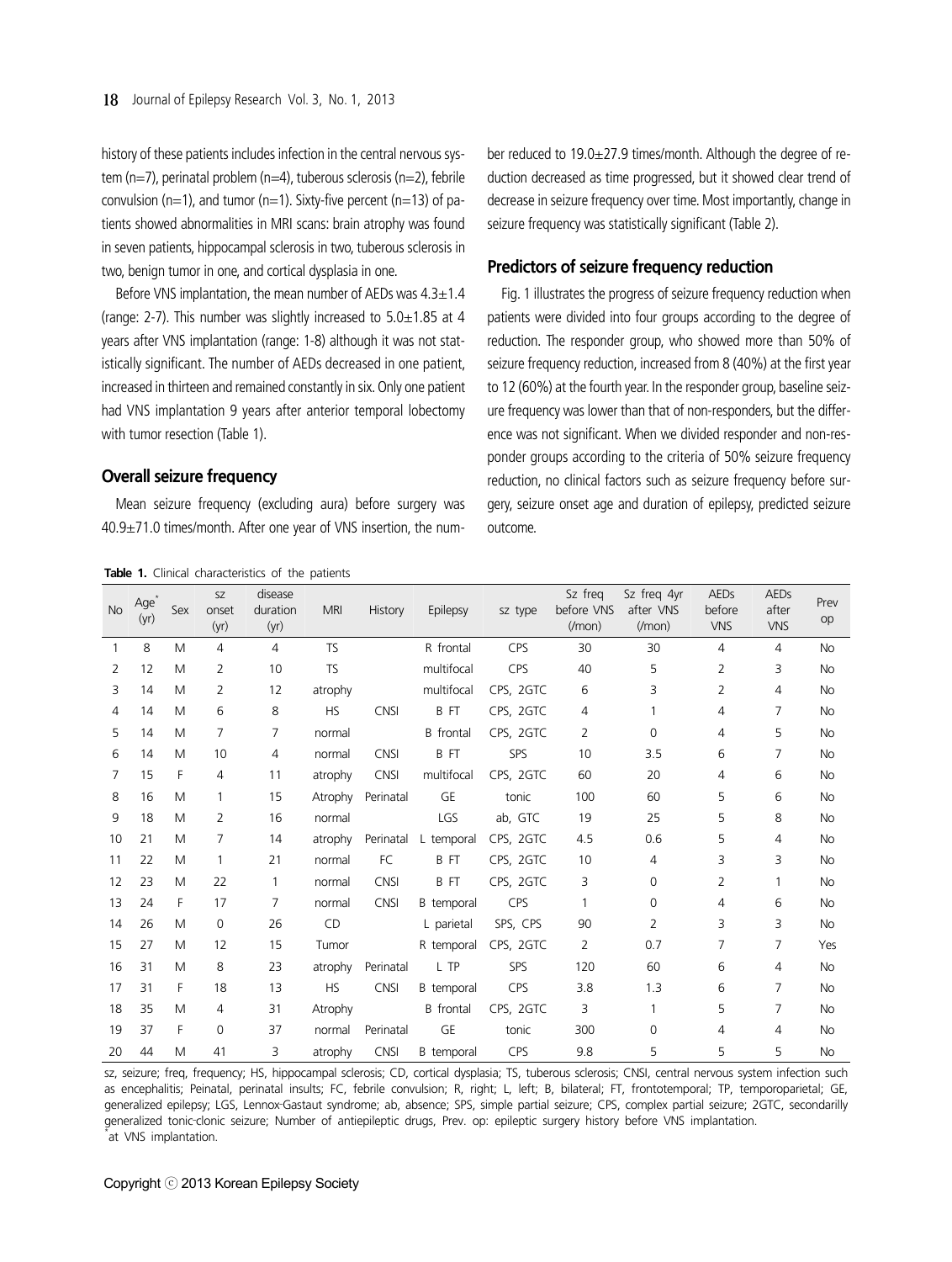|                          | Before-VNS               | 1 yr             | $2 \text{ yr}$        | 3 yr                     | 4 yr             | p-value |  |
|--------------------------|--------------------------|------------------|-----------------------|--------------------------|------------------|---------|--|
|                          | (Baseline)               | F/U              | F/U                   | F/U                      | F/U              |         |  |
| Mean $\pm$ SD (/mon)     | $40.9 + 71.0$            | 19.0±27.9        | $15.8 \pm 23.0$       | $14.1 \pm 22.2$          | $11.1 \pm 18.9$  | < 0.001 |  |
| Range of sz (freg/mo)    | $1 - 300$                | $0 - 90$         | $0 - 60$              | $0 - 60.8$               | $0 - 60$         |         |  |
| Comparison with baseline |                          |                  |                       |                          |                  |         |  |
| $p$ value                |                          | $0.02^{\dagger}$ | $< 0.01$ <sup>†</sup> | $< 0.01^{\dagger}$       | $< 0.01^\dagger$ |         |  |
| Comparison with 1 yr F/U |                          |                  |                       |                          |                  |         |  |
| $p$ value                | $\overline{\phantom{0}}$ | -                | 0.17                  | $0.03^{\dagger}$         | 0.05             |         |  |
| Comparison with 2 yr F/U |                          |                  |                       |                          |                  |         |  |
| $p$ value                |                          |                  |                       | 0.09                     | 0.07             |         |  |
| Comparison with 3 yr F/U |                          |                  |                       |                          |                  |         |  |
| $p$ value                |                          |                  |                       | $\overline{\phantom{a}}$ | 0.11             |         |  |

**Table 2.** Range, average seizure frequency and mean seizure frequency reduction rate

Statistical analysis: Wilcoxonsigned-rank test with Bonferroni correction. SD, standard deviation; sz, seizure; freq, frequency; mo, month.  $\sqrt{\varepsilon}$  p<0.05. <sup>†</sup>Analysis by Friedman test.



**Figure 1.** Proportional change of seizure frequency reduction during the follow up period. The number of responder (patient with >50% seizure frequency reduction after VNS therapy) increased from 8 (40%) at the first year to 14 (60%) at the fourth year follow-up. sz, seizure.

#### **Adverse event**

Seven patients (35%) complaint minor adverse event. Intermittent hoarseness during active stimulation were present in 4 patients, throat discomfort in 3 patients, swallowing difficulty in one patient, cough in one patient. As time passed, most side effects were decreased or disappeared.

## **Discussion**

The present study investigated the long-term effect of VNS and demonstrated that the VNS therapy is effective in seizure control in medically intractable epilepsy patients. Mean reduction in seizure frequency decreased over time, 25.9% after a year, 27.2% after two years, 55.2% after three years and 65.8% after four years. The responder rate group, who showed more than 50% seizure frequency reduction, was also increased over longer period after VNS implantation (40% (n=8) after a year, 50% (n=10) after two years, 45.5% ( $n=9$ ) after three years, and 70% ( $n=14$ ) after four years). Although the number of responders decreased from second to third year, it increased again after four years. Our results in Korean epilepsy patients showed lower responder rate at first year follow-up but higher rate after four years and were concordant to previous studies in other countries. One study reported responder rate of 54% after one year and 61% after two years.<sup>8</sup> Another study showed the change in mean seizure frequency from 28% after one year to 78% after 5 years.<sup>9</sup> Other studies demonstrated similar findings that the efficacy of VNS therapy in seizure control increases over time.<sup>10,11</sup> There exists no long-term follow-up study on the effect of VNS therapy in Korea, but one study reported the treatment effect over 18 months: it showed that 29% after three months, 43% after 12 months, and 43% after 18 months experienced more than 50% reduction in seizure frequency.<sup>5</sup>

There was no statistical difference in the number of AEDs before and after the VNS therapy. So our result may show VNS effects on seizure frequency independent to the changes of AEDs. This result is consistent with a previous study, which observed 138 patients with VNS therapy for more than one year.<sup>12</sup> This study revealed that mean seizure frequency was decreased to 51% of baseline without significant changes of AED numbers. Another study reported that mean seizure frequency decreased to 58% of baseline after one year, even when the number or dosage level of AEDs were persistently kept.<sup>13</sup>